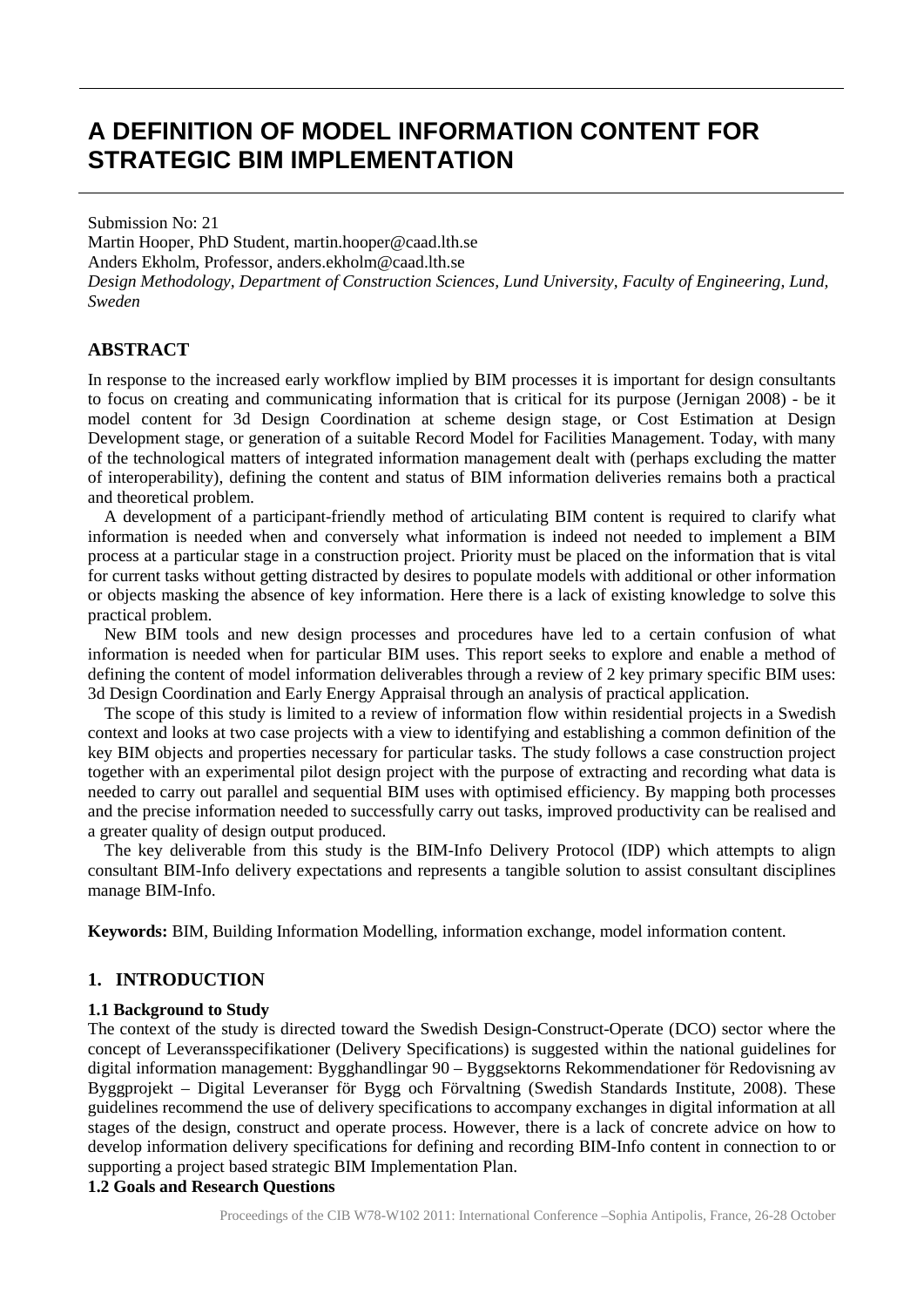This study consists of two goals. The first is to explore and enable a method of defining the content of model information deliverables through a review of 2 key primary specific BIM uses: 3d Design Coordination and Early Energy Appraisal through an analysis of practical applications. The second is to design an associated process that ensures integration of information deliveries into a project plan thereby securing greater certainty and efficiency of information exchanges.

The central questions for this goal are as follows:

- How could BIM-Info delivery content be articulated in a commonly understood manner on a project basis?
- Could a standard matrix be established that could be used for various BIM-Uses at various project stages that would help align information delivery expectations?

To answer these research questions five sub questions are answered:

- What BIM-Info is need at what time to enable efficient BIM Discipline Authoring toward e.g., swift 3d Design Coordination at Design Development Stage?
- What BIM-Info is not needed? Clarity is needed on what BIM-Info is not relevant at particular stages.
- What level of detail is needed to carry out BIM-Uses at various stages?
- Is there a logical information order?
- What is the logical information order of authoring BIM-Info for early Energy Analysis when it comes to generating BIM objects?

## **2. METHODS**

#### **2.1 Research Framework**

The research, being the foundation of this document, is orientated towards a practical investigation of realworld processes through observations made during attendances of design team co-ordination meetings and empirical data recorded from an experimental building design project.

#### **2.2 Data Collection and Case Description**

This study involved empirical data collection from a (real world) residential case study project together with data collected from a controlled experimental model:

- Case #1: Koggens Gränd Malmö's first owner-occupier flats.
- Case #2: KonsultHus An Experimental Coordination Model

## **2.3 Case #1: Koggens Gränd**

Located in the Västra Hamnen area, Malmö, Koggens Gränd is an innovative new residential block with occupancy expected through 2012. As part of a larger development incorporated in the regeneration of Västra Hamnen the scheme presents 31 owner-occupier flats, between 45-72m2.

Prior to May 1, 2009 in Sweden it was not authorized to build owner-occupier flats as new build or through renovation of existing buildings. Koggens Gränd represents one of Sweden's first residential building containing owner-occupier flatted units on a larger scale.



Figure 1: Koggens Gränd – Source: White

The researcher followed this project through its early stages, recording matters relating to 3D Design Coordination and collected further empirical data relating to requirements and procedures for this BIM-Use. In addition, common current practice methodologies were documented with a view to identify key issues to address. Through this case study, a thorough examination of the common issues hindering work-flow of 3D Design Coordination and early Energy Analysis operations was enabled.

#### **2.4 Case #2: KonsultHus - An Experimental Coordination Model**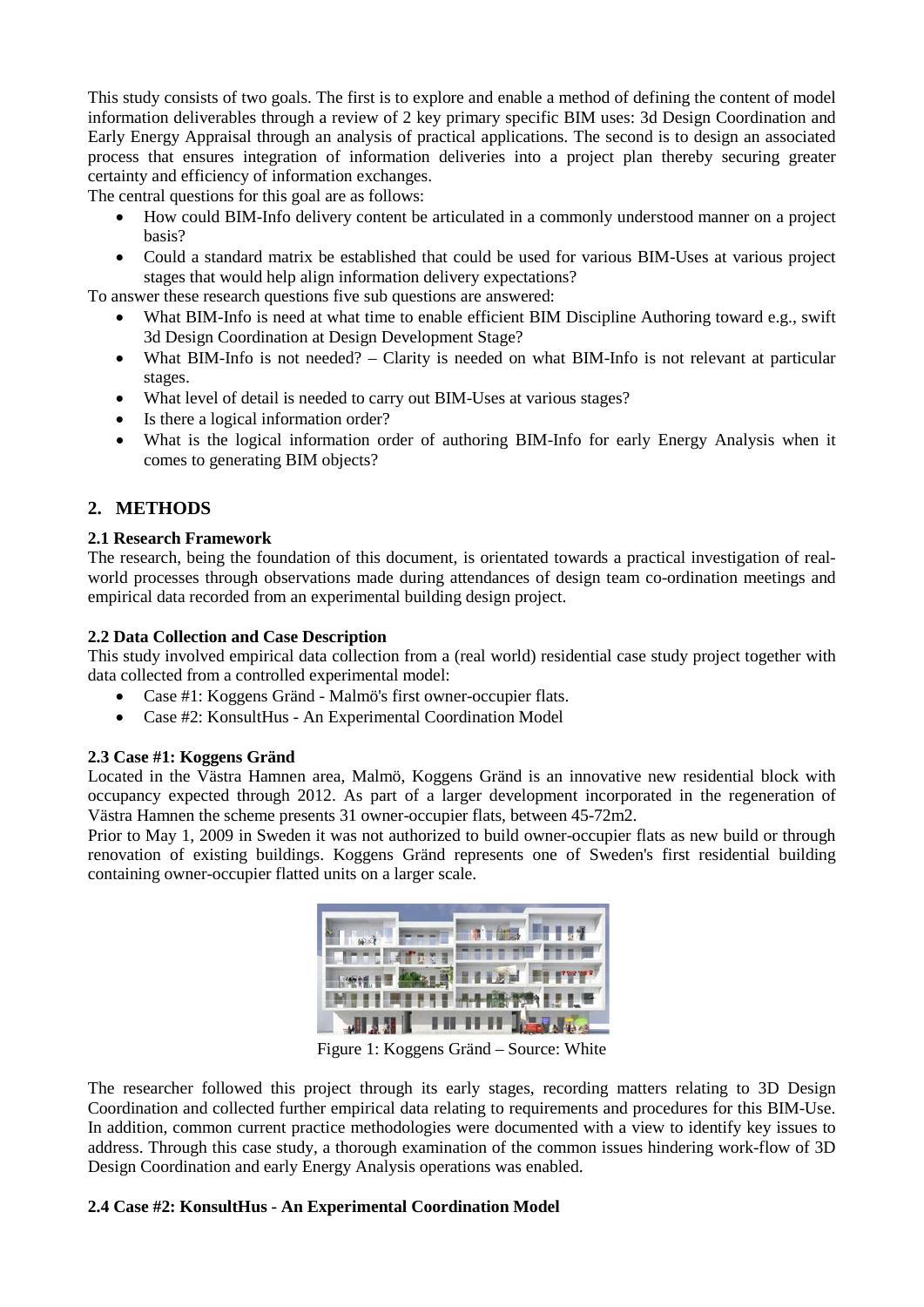Empirical data reflecting the results from this experimental model, which was developed and used by the author for this study, has enabled collection of further, more detailed information, eliminating unwanted variables, and facilitating a more precise examination of objects and properties required for 3D Design Coordination. 3D Design Coordination implies close collaboration and, on complicated projects - a frenzy of information exchange. For this reason it is critical to record and optimise information flow for this BIM-Use. Here it was examined what BIM-Info one needs to share with each other to allow for example:

- the MEP consultant to proceed with design for plant requirements, ventilation duct sizing and routes, plumbing fixtures and pipe routes, drainage integration, incoming service routes and;
- the Structural consultant to proceed with design for the foundations and structural frame.

It is clear that in order to optimise design information production and flow, parties must have at least a modest understanding of each other's information needs and, moreover; if you are not specific about the information you need, how can you be certain you'll get it?

Complaints of holding each other up because of lack of design information, or deliberately holding back design contributions until 'the architect has frozen the design', no longer washes with today's parallel BIM processes and collaborative design environment. Through this case study, an experimental exchange protocol was tested to help monitor the creation, distribution and timing of discipline BIM objects on a need-to-know basis.

## **3. A STATE OF THE ART REVIEW**

#### **3.1 Bygghandlingar 90 & Delivery Specifications**

This publication (Swedish Standards Institute, 2008), represents Sweden's chief guidelines for delivering digital information in connection with construction projects and is a valuable source of logical recommendations for managing building information in an organized and careful manner. However, it does not represent a BIM Standard and requires some development in a number of areas including that of BIM-Info Delivery Specifications. The output from this study aims to provide practitioners with a useable tool to address this deficiency and help the industry move towards procedural standardization.

#### **3.2 buildingSMART Alliance Initiatives**

Among the foundational standardization efforts of the buildingSMART alliance and its worldwide counterparts are the Information Delivery Manuals (IDMs) and Model View Definitions (MVDs). These are examples of the sector's collective recognition that better information is needed to support the development of better tools now emerging to deliver construction projects (Smith & Tardif 2008). Technologies such as IDM and MVD are intended to help identify exactly what that information is by defining, for example, a model definition view for automated code checking and the information that must be included to generate that view. However, this is work in progress and is still a long way off being available for all DCO participants; as is the full capabilities of IFC.

#### **3.3 Problem Status**

Whilst organisations such as the buildingSMART Alliance are investing considerable resources towards developing AEC industry standardization in information exchanges, until understanding, control and trust can be gained in the use of IFC, IDM and MVD by DCO participants, a simpler system of describing information content requirements is essential to BIM implementation today on a consultant practice level.

Without a straightforward way of creating project specific IDM's, a clear understanding of the content of MVD's, and the ability to control information flow through such methods, trust will may wither and die. Thus the driver for this study: the urgent need for a simple, user-friendly method of describing, in a commonly understood way, information deliverables.

#### **3.4 Hypothesis**

Perhaps a simpler method of generating IDM's and MVD's using commonly available tools within organisations would have greater mileage than those developed by external agents. Here it is conjectured that, as a valid alternative, BIM-Info Deliveries developed by architects and engineers for architects and engineers may offer the control, confidence and simplicity necessary for effective information exchange success.

In order for industry professionals to get the best out of BIM tools and work efficiently, one needs a big picture understanding of information need, honing individual tools and processes towards greater efficiency and certainty. Key to doing this is a thorough documentation of one's own business processes – use of a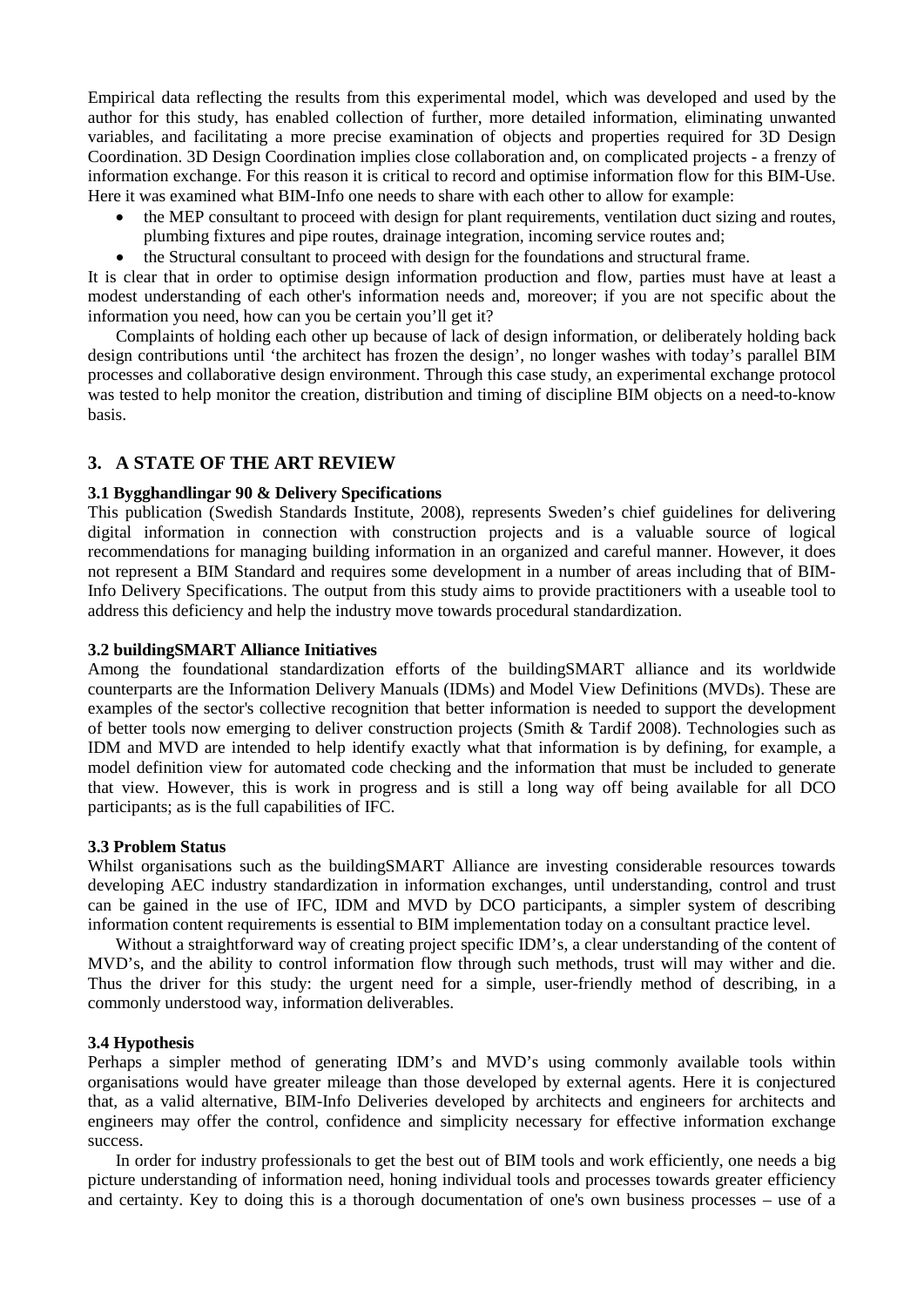BIM-Info Deliveries Protocol as part of a BIM-Implementation Plan may offer an immediate and tangible solution.

# **4. BIM-INFO: A CONSULTANT PERSPECTIVE**

Whilst many consultants are demonstrating a strong interest in BIM there is a possible lack of practical knowledge in applying current technology and leveraging the much bragged out benefits of BIM. Other research (Gu & London 2010) has revealed that DCO participant concerns primarily focus on practice, process and technical related issues. Here, through the events and discoveries revealed in particular through case #1 within this study, the following observations are highlighted:

- Significant uncertainty exists amongst design team participant as to exactly what information to provide for each 3D Design Coordination Meeting.
- Because of a lack of clarity, there was certain carelessness in providing quality BIM-Info.
- Quality checks on BIM-Info deliveries appear to be missing or inadequate prior to issue.
- Apprehensions exist in delivering incomplete work or work in progress suggesting a need for an additional BIM-Info status classification: WIP (work in progress)
- Some design participants were reluctant to engage in design work and contribute to a developing design process prior to the Architects layout being 'frozen'.
- Limited time / budget for design changes or iterations for specialist design participants instead of productivity gains being fruitfully utilised to optimise the design, it presented an opportunity for some consultant organisations to simply take on more work.
- Among all participant disciplines, the architect was the most active member in attempting to resolve communication issues and align design team expectations in terms of information delivery and content requirements.
- Digital communication and information storage was established through a web portal to a project server. This enabled logging of all communications and a database for all current and live information.
- Folders were set up with associated access rights for each discipline enabling design participants to upload information in a commonly understood fashion.

## **4.1.2 Key Issues**

The key issues identified here can be summarized as follows:

## **4.1.2.1 Practice issues:**

- Whilst project team members display enthusiasm and general interest for implementing BIM, there appears to be a lack of a common understanding of what it entails not least in terms of BIM-Info deliverables.
- Time commitment in the early stages presented difficulties and frustration, suggesting a resistance to change or flawed time planning.
- Some localised competence issues in the use of 3D BIM authoring tools / lack of thoroughness in delivering quality information.

## **4.1.2.2 Process issues:**

- Willingness to collaborate and contribute towards the project design on the same information level (LOD) as others within the same timeframe was problematic, suggesting the need for stronger culture of BIM Implementation Planning together with a method of clearly articulating BIM-Info Deliveries.
- Quality Control and validation of delivered BIM-Info was often left to the receiver to sort out leading to down time for file clean-ups, deletion of duplicate objects etc.

## **4.1.2.3 Technical Issues:**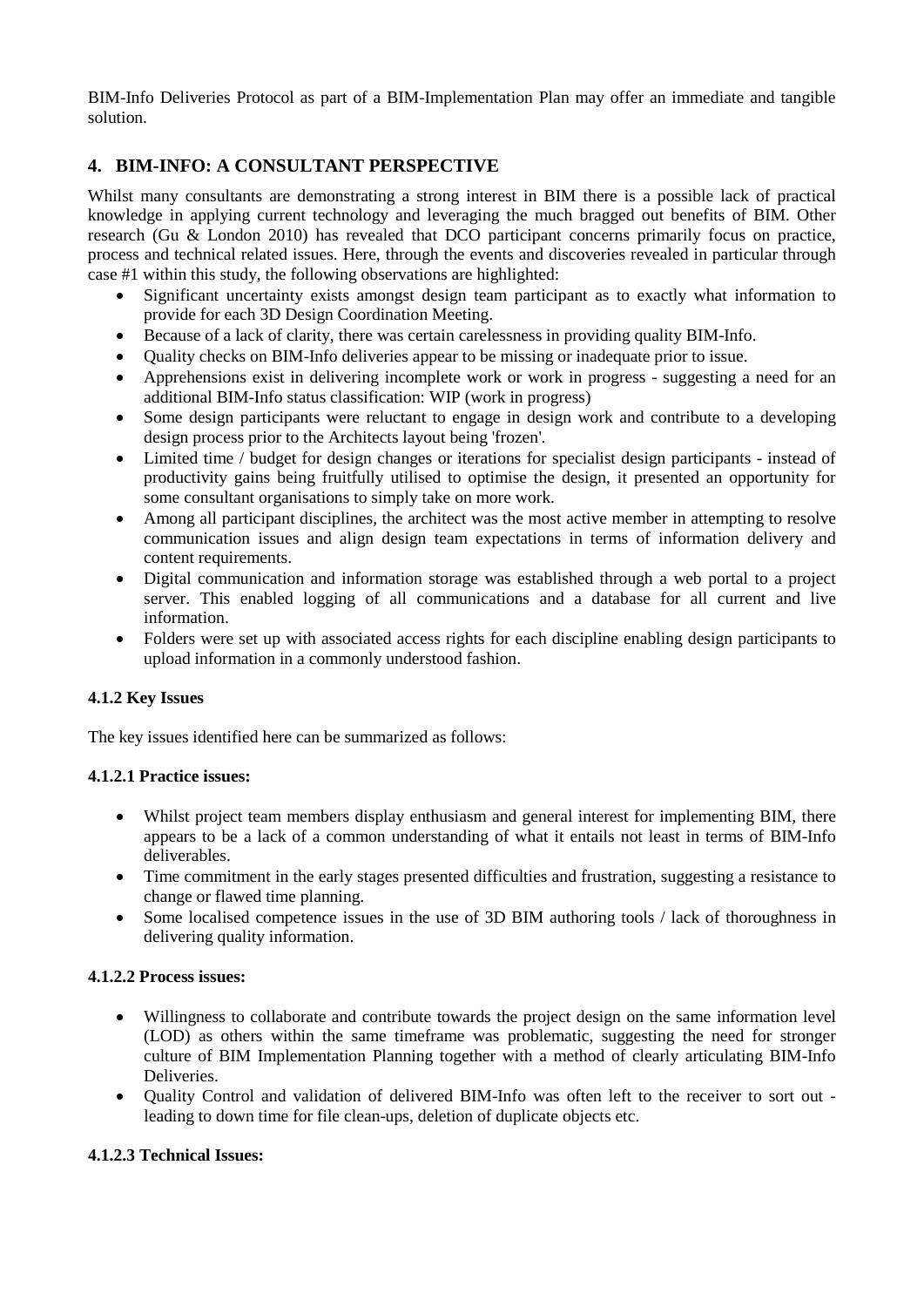• Naturally, not all design participants used to same BIM tools for model authoring. The transfer of MEP BIM-Info into the multi-disciplinary model for collision control presented problems. Here a lack of trust in data integrity emerged. The completeness and accuracy of 3D models remain a major concern for the design team.

#### **4.2 Difficulties**

In addition, derived from the case #1 design team meeting observations and case #2 practical experiments, a number of specific difficulties were identified relating specifically to 3D Design Coordination and early Energy Analysis.

*3D Design Coordination – Common Problems:*

- 1000's of collisions identified late in the design process with little opportunity to correct of solve them.
- Early agreement on tolerance levels is critical including clearance between own discipline objects and other discipline objects.
- Accountability for the maintenance and coordination of objects and properties must be clear.
- Agreement of procedure for managing changes to the design required to mitigate or remove hard, clearance or duplication collisions.
- Missing voids Lack of accounting for voids for services including type, purpose, discipline, responsibility for correctness.
- Where objects are within the domain of both architect and structural engineer and in addition require input from the services engineers with regards holes etc, difficulties can arise through duplication.

*Energy Analysis – Common Problems:*

- No clear direction of what objects and properties are necessary for which analysis at what stage.
- Tendency not to focus on authoring the right information at the right time.
- Analysis carried out too late to have any pro-active impact on the design.
- Analysis results miss-interpreted.
- Analysis carried out by external consultant at a single point in time / results not acted on.
- No clear agreement or procedure for managing changes to the design to reduce energy consumption.
- Analysis carried out to confirm suspicions instead of to inform design and drive toward optimised solution.
- Major change in design instructed, focus on energy diminished or extinguished.

This evidence suggests that action is required to address these uncertainties and communication malfunctions. What is needed to combat these failures is clear and user-friendly articulation of process, what it involves and what information needs to be delivered by each party, when.

#### **4.2 BIM-Info Deliveries**

As a valid alternative to the rather cumbersome and overly complicated MVD's being developed by the buildingSMART Alliance and others, this paper offers a simple method of defining, on a project basis, information deliveries for specific BIM Uses.

It has been suggested that if the industry is to move forward with BIM implementation, firms must focus on perfecting what they can deliver (Jernigan 2008). Initially this means reaching for the low hanging fruit such as 3D Design Coordination (through use of collision control tools) and early Energy Analysis (through use of built-in or associated energy simulation tools).

Both these BIM uses instantly add value to the DCO process and product and can be considered strategic, straightforward targets for consultant organisations to master in an efficient manner. What is problematic, however, is for team members to arrive at the same place at the same time with regards BIM-Info quality and completeness. This is particularly critical in the context of the successful execution of various BIM-Uses including 3D Design Coordination. Project direction and information flow often meanders left and right of an efficient path resulting in frustration, loss of momentum behind value-adding processes, and often considerable time wasted.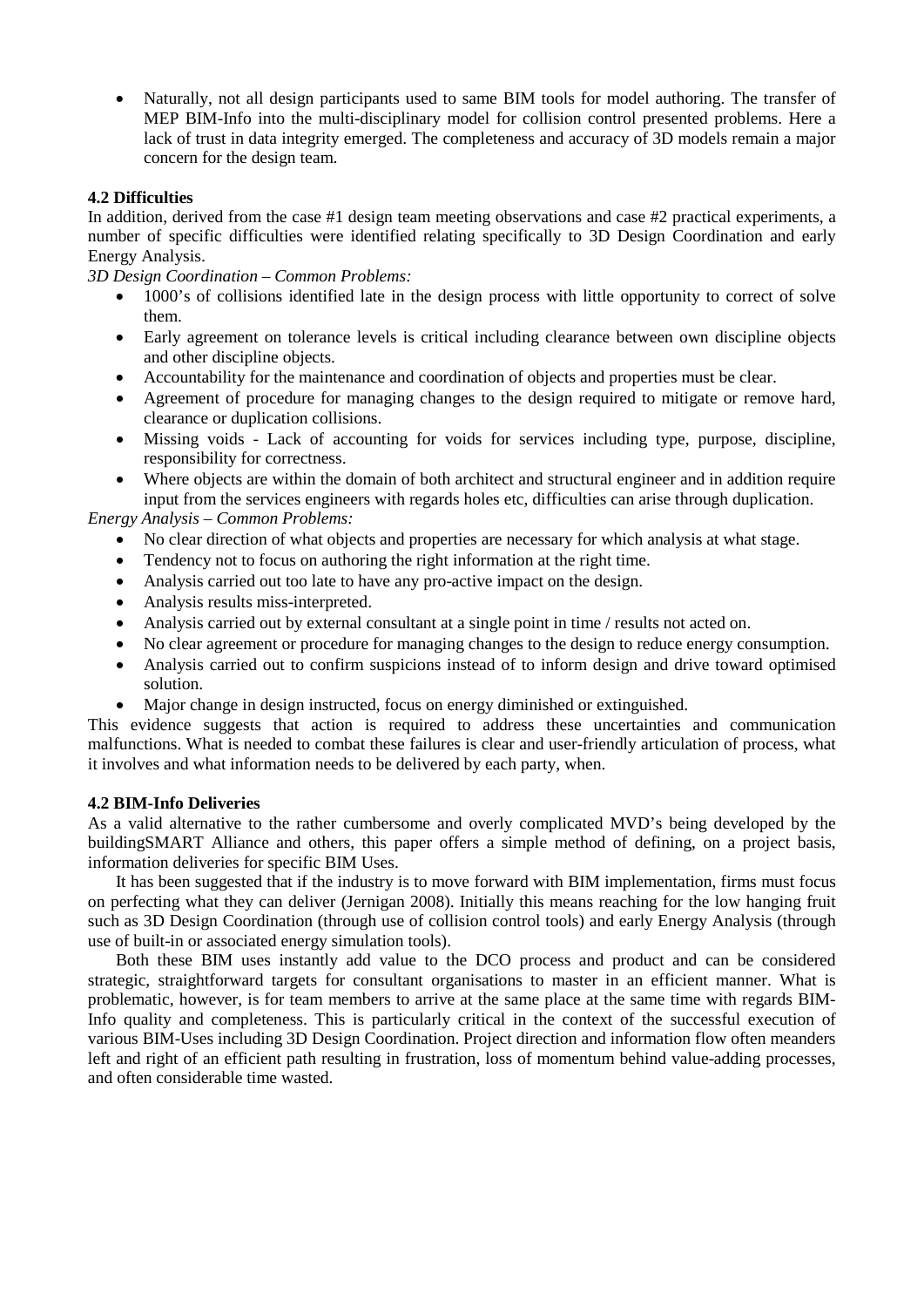

Figure 2: Information Flow – Traditional

Laying down considerable time and effort to carry out what should be routine tasks is a major concern to DCO players. Those who are bearing the pain of BIM implementation are struggling to leverage the benefits of added service and increased productivity as a result of downtime consumed by manually filtering, editing, adding, deleting, finding out if its valid and re-working building design information for what in theory should be sequential BIM Uses.

By encouraging all design participants to engage in work flow design and actively be aware of each other's information needs, the use of a BIM-Info Protocol has the potential to straighten work flow and increase the accuracy and efficiency of information exchange. Coordination efforts here requires time but lays the foundation for greater gains through the process.

Once organisations have succeeded and gained confidence in recording, purposefully designing and optimising their work-flows with attention to information exchange, project standards can develop into office standards and further to a National Standard. Within the sphere of information exchange, this study endeavours to organise and present key prerequisites necessary to set in motion a system design converging on standardisation.



Figure 3: BIM Information Content – System Design Iterations

So far this element of business practice within the AEC consultant sphere has been either largely missing or out of date. The figure below suggests a process which might help DCO participants move forward in earnest and articulating BIM-Info content with a view to optimising information flow and reducing exchange failures.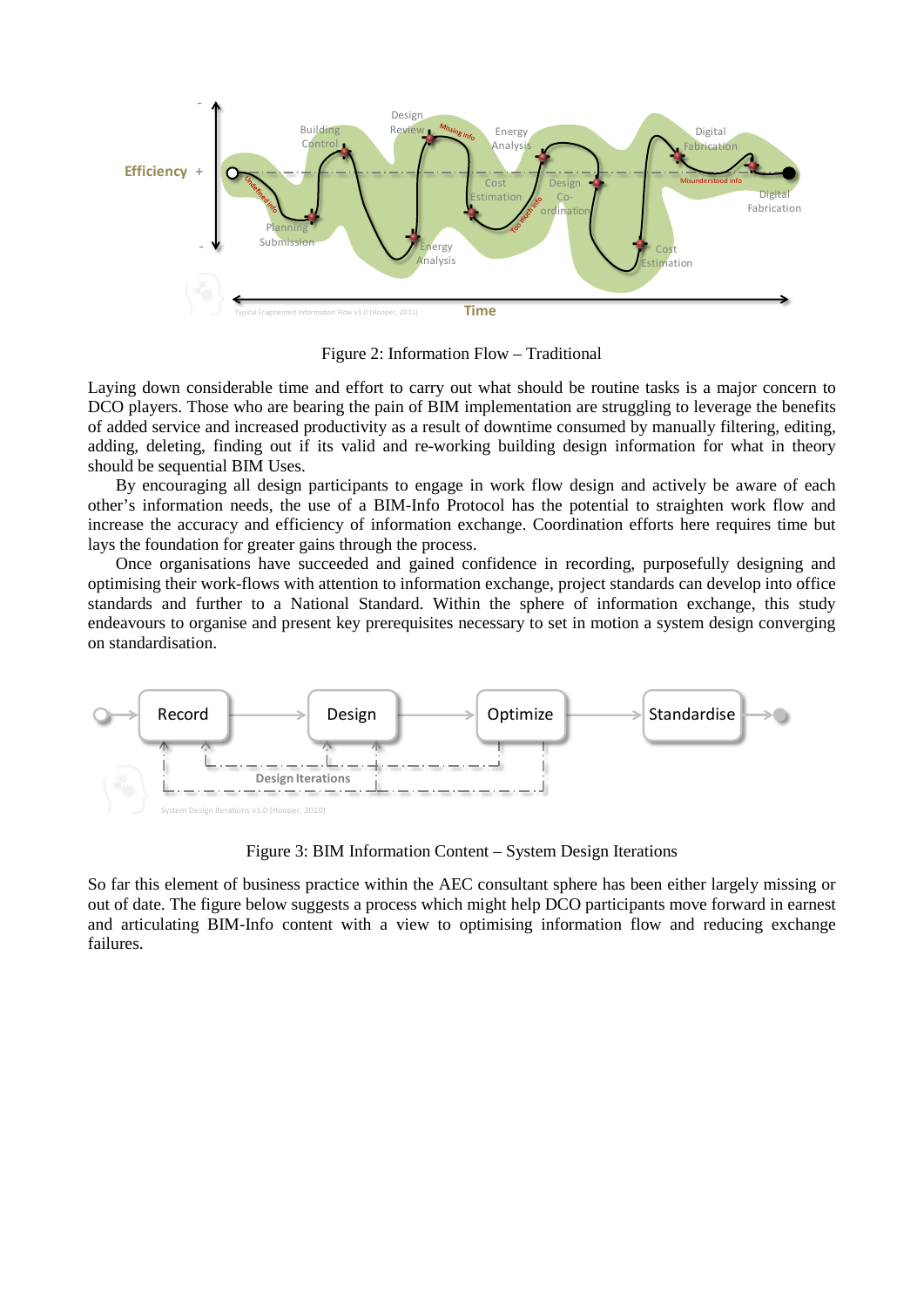



# **5. BIM-INFO DELIVERY PROTOCOL (IDP)**

Emerging from the observations and results revealed through discussions and experiments, the BIM-Info Delivery Protocol (IDP) is presented below as a sequence of pedagogical steps designed to respond to the research questions.



Figure 5: BIM-Info Delivery Protocol (IDP)

## **5.1 Step 1: BIM-Uses**

The buildingSMART Alliance's Building Information Modelling Execution Planning Guide (Anumba et al 2009) suggests a list of 25 typical BIM Uses including of course 3D Design Coordination and Energy Analysis. It naturally follows that teams must establish at the outset the strategic BIM-Uses they wish to deploy on a project specific basis. The decision to implement a BIM-Use must be based on resources, competency and anticipated value to the project (Anumba et al 2009). Against each BIM-Use members should consider and articulate the timing of such activities through the BIM-Authoring stages to enable focus on imminent information demands and optimize information flow.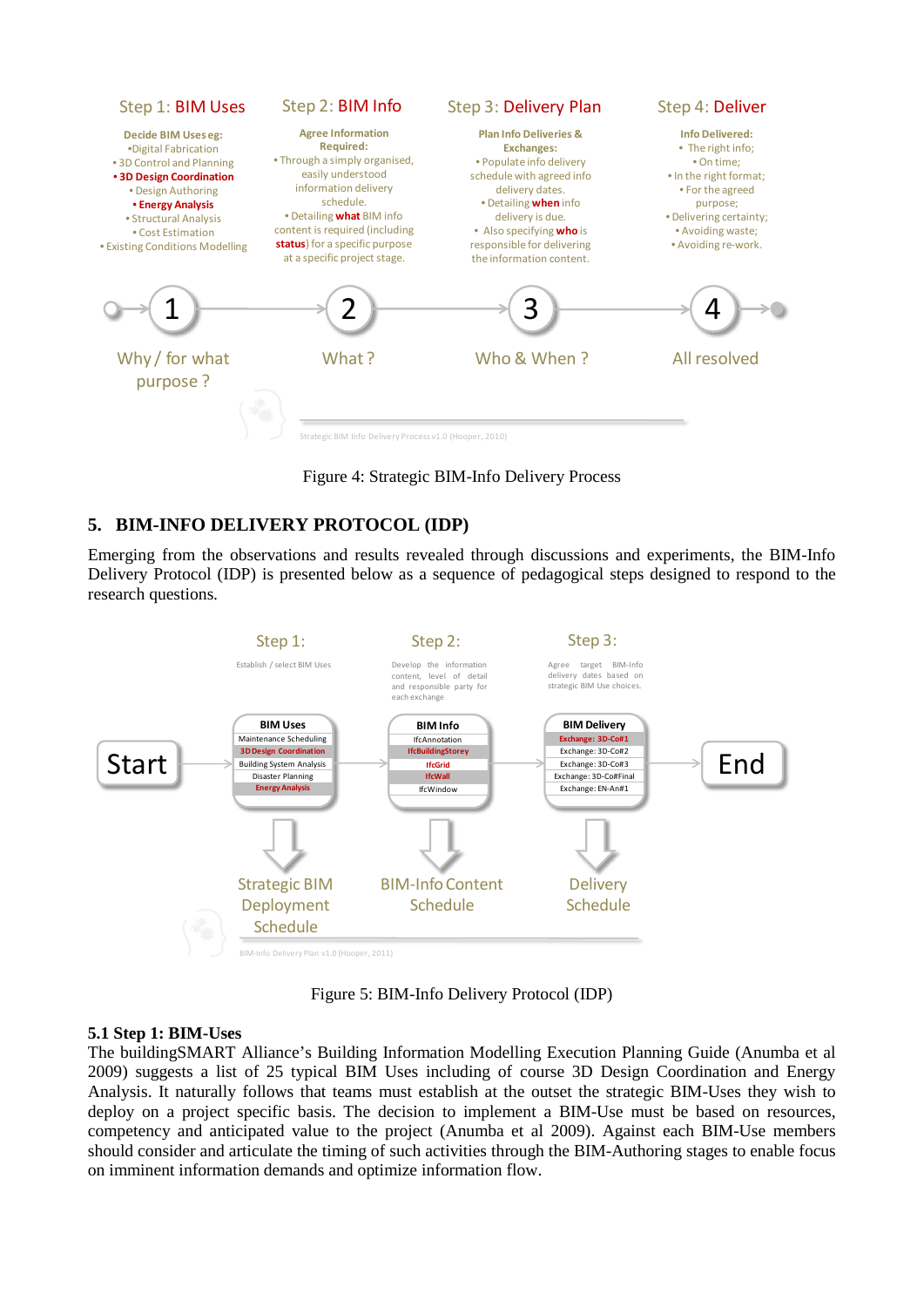

Figure 6: BIM-Uses in context

Often overlooked, there is common business sense to the idea that, if certain design information can be supplied at right time then its value to the project can be optimized.

BIM-Uses should be selected for the right reasons – as drivers to the process and to help provide the data to support strategic decisions along the way.

#### **5.2 Step 2: BIM-Info**

Here a definition of the model information content for strategic BIM implementation is articulated through scheduling the key objects with associated level of detail and responsible party.

In this instance a BIM-Info Delivery Specification (IDS) template has been developed to express the information content and exchanges necessary to carry out and efficiently implement BIM-Use: 3D-Co (3D Design Coordination).

The main tools used to develop this schedule where Autodesk Revit Architecture together with Microsoft Excel. An important aspect of this study and resultant product is that by utilising industry standard tools and readily understood categories and classifications, consultants can maintain control of model content definitions and thereby build and retain trust in the exchange processes they create.

#### **5.2.1 Identifying BIM Objects & Properties for Strategic BIM Uses**

The AIA (AIA 2008) amongst others has defined the concept of Levels of Detail (LOD) described through a sliding scale of LOD 100 – 500. In essence, the levels can be summaries as follows:

- LOD 100: Conceptual
- LOD 200: Approximate geometry
- LOD 300: Precise geometry
- LOD 400: Fabrication
- LOD 500: As-built

The LOD concept, established through the AIA's E202 Protocol published 2008 is now starting to be adopted throughout the world (Statsbygg 2011). This standard together with an appropriate building element classification can be deployed to identify the BIM-Info required for specific tasks, however, in practice additional BIM objects and properties need to be identified out with the scope of most building classification systems. For this reason it is necessary to facilitate flexibility in BIM-Info scheduling and include, where appropriate, scope to articulate request for data such as:

| <b>Project Information</b> | <b>Project Units</b> | Annotation        | Other               |
|----------------------------|----------------------|-------------------|---------------------|
| <b>+Project Issue Date</b> | $+$ Length           | +Location         | $\rightarrow$ Voids |
| <b>+Project Status</b>     | $+$ Area             | +Coordinates      | $+$ Holes           |
| <b>→Info Status</b>        | $\triangle$ Volume   | +Position         |                     |
| <b>+Client Name</b>        | $A$ ngle             | $\triangle$ Grids |                     |
| <b>+Project Address</b>    | $\triangle$ Slope    | $+$ Levels        |                     |
| <b>+Project Name</b>       | $+$ Currency         | $+$ Rooms         |                     |
| +Project Number            |                      | $\triangle$ Areas |                     |
|                            |                      | $\triangle$ Zones |                     |

The need for extra BIM object classifications beyond those to be found in national classification systems is clear. The above categories, identified through the authoring process of the KonsultHus case project, have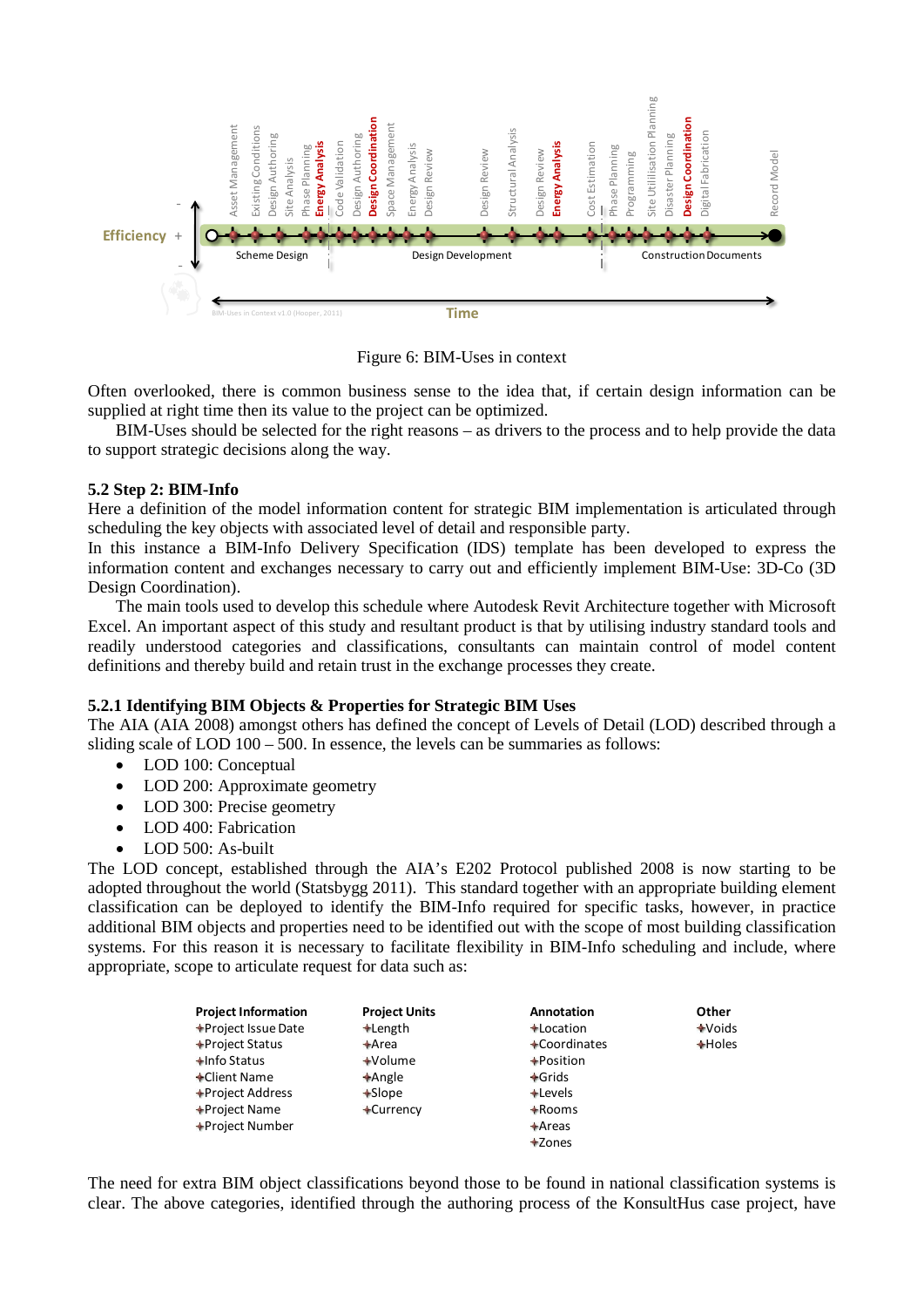been included in the BIM-Info Delivery Specification to enable transfer of that information between consultant disciplines in a clear and comprehensive way.

| <b>BIM Information Delivery Specifications - 3D Design Coordination</b>                                                        |                    |                                                                                                               |                        |      |                         |                                                                                                               |                                                                                                           |        |            |       |
|--------------------------------------------------------------------------------------------------------------------------------|--------------------|---------------------------------------------------------------------------------------------------------------|------------------------|------|-------------------------|---------------------------------------------------------------------------------------------------------------|-----------------------------------------------------------------------------------------------------------|--------|------------|-------|
| $(\frac{\partial V}{\partial \theta})$<br>BIM Information Delivery Specifications - 3D Design Coordination v1.0 (Hooper, 2011) |                    | <b>BIM Use: 3D Design Coordination</b><br>Stage: Scheme Design<br>Info Exchange: 3D-Coll1<br>Date: 1 Jan 2011 |                        |      |                         | <b>BIM Use: 3D Design Coordination</b><br>Stage: Scheme Design<br>Info Exchange: 3D-Coll2<br>Date: 1 Feb 2011 |                                                                                                           |        |            |       |
| <b>BIM-Info</b>                                                                                                                | <b>Responsible</b> | <b>Notes</b>                                                                                                  |                        |      |                         |                                                                                                               | Level of Detail Info Author Info Reciever Format   Level of Detail   Info Author   Info Reciever   Format |        |            |       |
| Annotation                                                                                                                     |                    |                                                                                                               |                        |      |                         |                                                                                                               |                                                                                                           |        |            |       |
| Location                                                                                                                       | Arch               |                                                                                                               | $X -$ Confirmed        | Arch | <b>Struct &amp; MEP</b> | *.rvt                                                                                                         |                                                                                                           |        |            |       |
| Coordinates                                                                                                                    | Arch               |                                                                                                               | $X - \text{Confirmed}$ | Arch | <b>Struct &amp; MEP</b> | *.rvt                                                                                                         |                                                                                                           |        |            |       |
| Position                                                                                                                       | Arch               |                                                                                                               | $X - \text{Confirmed}$ | Arch | <b>Struct &amp; MEP</b> | *.rvt                                                                                                         |                                                                                                           |        |            |       |
| Grids                                                                                                                          | Arch               |                                                                                                               | $X -$ LOD 200          | Arch | <b>Struct &amp; MEP</b> | *.rvt                                                                                                         | $\times$ -LOD 200                                                                                         | Struct | Arch & MEP | *.rvt |
| Levels                                                                                                                         | Arch               |                                                                                                               | $X -$ LOD 200          | Arch | <b>Struct &amp; MEP</b> | *.rvt                                                                                                         | $X -$ LOD 200                                                                                             | Struct | Arch & MEP | *.rvt |
| Rooms                                                                                                                          | Arch               |                                                                                                               | $X -$ LOD 200          | Arch | <b>Struct &amp; MEP</b> | *.rvt                                                                                                         |                                                                                                           |        |            |       |
| Areas                                                                                                                          | Arch               |                                                                                                               | $X -$ LOD 200          | Arch | <b>Struct &amp; MEP</b> | *.rvt                                                                                                         |                                                                                                           |        |            |       |
| Zones                                                                                                                          | Arch               |                                                                                                               | $X -$ LOD 200          | Arch | <b>Struct &amp; MEP</b> | *.rvt                                                                                                         |                                                                                                           |        |            |       |
| <b>SUBSTRUTURE</b>                                                                                                             |                    |                                                                                                               |                        |      |                         |                                                                                                               |                                                                                                           |        |            |       |
| <b>Foundations</b>                                                                                                             |                    |                                                                                                               |                        |      |                         |                                                                                                               |                                                                                                           |        |            |       |
| <b>Standard Strip Foundations</b>                                                                                              | Struct             |                                                                                                               | $X -$ LOD 200          | Arch | <b>Struct &amp; MEP</b> | *.rvt                                                                                                         | $X -$ LOD 200                                                                                             | Struct | Arch & MEP | *.rvt |
| Special Foundations                                                                                                            |                    |                                                                                                               |                        |      |                         |                                                                                                               |                                                                                                           |        |            |       |
| Slab Foundations                                                                                                               |                    |                                                                                                               |                        |      |                         |                                                                                                               |                                                                                                           |        |            |       |
| Pile Foundations                                                                                                               | Struct             |                                                                                                               | $x -$ LOD 200          | Arch | <b>Struct &amp; MEP</b> | *.rvt                                                                                                         | $X - LOD 200$                                                                                             | Struct | Arch & MEP | *.rvt |



An innovative feature, still under development, is the possibility of automating the extraction of requested BIM-Info through an XML schema, enable through the IDS spreadsheet, thus eliminating manual filtering and if perfected, scope for error. A prerequisite of this novelty is a thorough and complete tagging of objects to the utilized building components classification.

| Information                    |      |                                                 |      |                         |                                                 |  |  |  |  |
|--------------------------------|------|-------------------------------------------------|------|-------------------------|-------------------------------------------------|--|--|--|--|
| Construction Information       | Arch | $X -$ LOD 200                                   | Arch | <b>Struct &amp; MEP</b> | *.rvt                                           |  |  |  |  |
| <b>Engineering Information</b> | Arch | $X -$ LOD 200                                   | Arcl | <b>Struct &amp; MEP</b> | *.rvt                                           |  |  |  |  |
| Record Information             | Arch | $x -$ LOD 200                                   | Arcl | <b>Struct &amp; MEP</b> | *.rvt                                           |  |  |  |  |
|                                |      | Link to Model: Holmes Office - Architecture.rvt |      |                         | Link to Model: Holmes Office - Structure.rvt    |  |  |  |  |
|                                |      | <b>Extract Info Content From Project Server</b> |      |                         | <b>Extract Info Content From Project Server</b> |  |  |  |  |



## **5.3 Step 3: BIM-Delivery**

Registry of BIM-Info exchanges can be readily recorded and communicated through project networks in accordance with the delivery schedule. However, often neglected is a sub-process of quality control. This is necessary more than ever – not least to demonstrate due diligence – but to ensure the content of BIM-Info Deliveries match with the general expectations of the project team as articulated in the BIM-Info Delivery Specification schedule.

This process is essential to eliminate rework for receivers and puts the onus on the supplier to ensure the contents is what it says it is.



Figure 9: BIM-Info Content Quality Control Measures